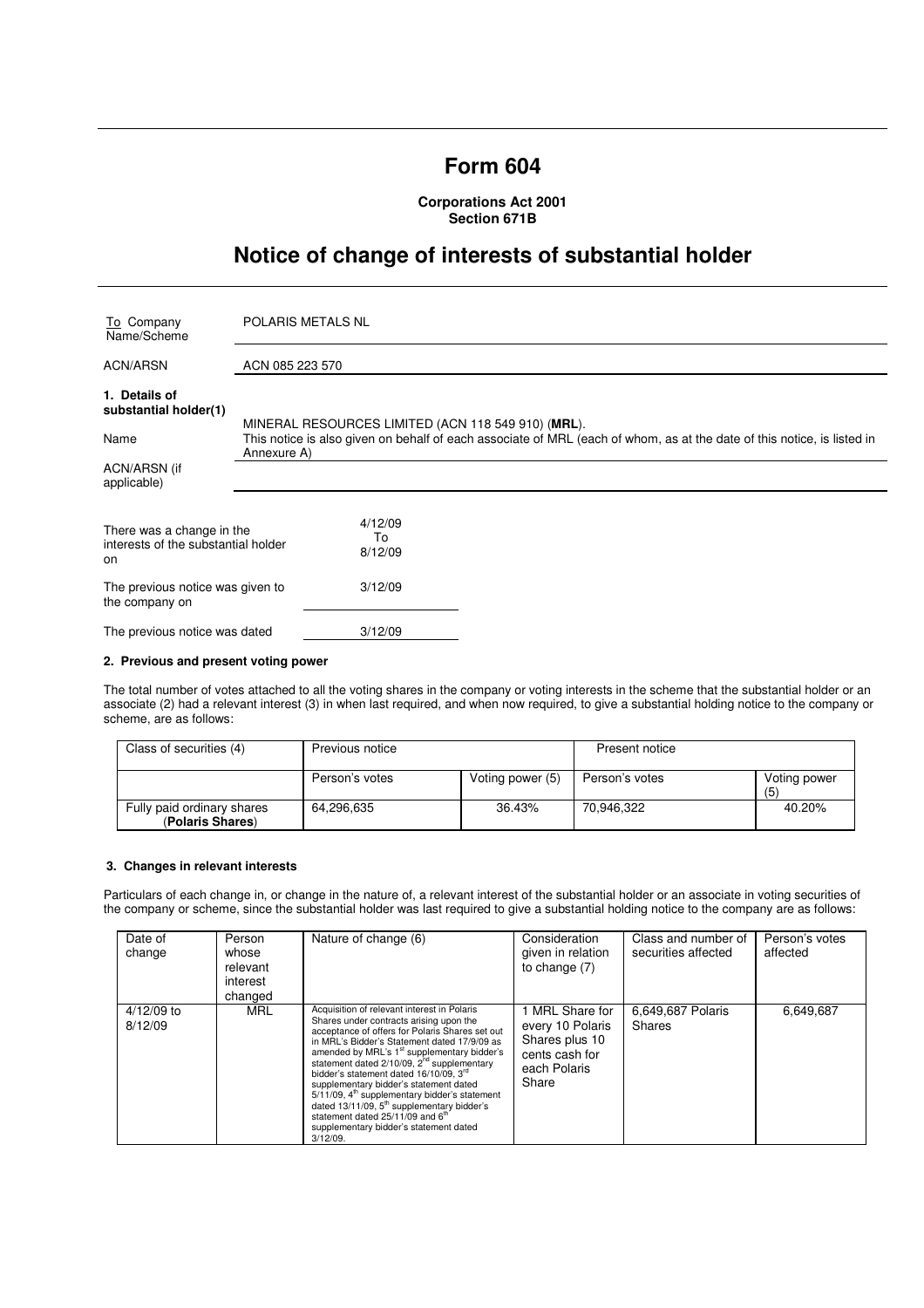### **4. Present relevant interests**

Particulars of each relevant interest of the substantial holder in voting securities after the change are as follows:

| Holder of<br>relevant<br>interest | Registered holder of<br>securities                                             | Person entitled to be<br>registered as holder (8)                 | Nature of relevant interest (6)                                                                                                                   | Class and<br>number of<br>securities | Person's<br>votes |
|-----------------------------------|--------------------------------------------------------------------------------|-------------------------------------------------------------------|---------------------------------------------------------------------------------------------------------------------------------------------------|--------------------------------------|-------------------|
| MRL                               | Various persons<br>who accepted offers<br>referred to in<br>paragraph 3 above. | MRL (subject to<br>contracts referred to in<br>paragraph 3 above) | Relevant interest under Section<br>608(8) of the Corporations Act as<br>a result of acceptance of the offers<br>referred to in paragraph 3 above. | 70.946.322<br>Polaris<br>Shares      | 70,946,322        |

#### **5. Changes in association**

**The persons who have become associates (2) of, ceased to be associates of, or have changed the nature of their association (9) with, the substantial holder in relation to voting interests in the company or scheme are as follows:** 

| $\cdots$<br>ימ<br>ACN/AH<br>and<br>licable:<br>Name<br>ווסו<br>$-1111$<br>. . | ciation<br>Nai.<br>nt |
|-------------------------------------------------------------------------------|-----------------------|
| Nil                                                                           |                       |

#### **6. Addresses**

The addresses of persons named in this form are:

|     | Name                            | Address                                                                         |
|-----|---------------------------------|---------------------------------------------------------------------------------|
|     | Mineral<br>Limited<br>Resources | Bibra Lake WA 6163<br>25<br><b>Wellard Street.</b>                              |
|     | Polaris Metals NL               | <b>WA</b><br>6005<br>109<br>Street. West<br>Perth<br>. Hav<br>Level<br><u>.</u> |
| - - |                                 |                                                                                 |

## **Signature**

print name Bruce Goulds capacity Company Secretary of Mineral Resources Limited and duly authorised representative of the entities listed in Annexure A **sign here** Fer. date 8 / 12 / 2009

#### **DIRECTIONS**

- (1) If there are a number of substantial holders with similar or related relevant interests (eg. a corporation and its related corporations, or the manager and trustee of an equity trust), the names could be included in an annexure to the form. If the relevant interests of a group of persons are essentially similar, they may be referred to throughout the form as a specifically named group if the membership of each group, with the names and addresses of members is clearly set out in paragraph 6 of the form.
- (2) See the definition of "associate" in section 9 of the Corporations Act 2001.
- (3) See the definition of "relevant interest" in sections 608 and 671B(7) of the Corporations Act 2001.
- (4) The voting shares of a company constitute one class unless divided into separate classes.
- (5) The person's votes divided by the total votes in the body corporate or scheme multiplied by 100.
- (6) Include details of:
	- (a) any relevant agreement or other circumstances because of which the change in relevant interest occurred. If subsection 671B(4) applies, a copy of any document setting out the terms of any relevant agreement, and a statement by the person giving full and accurate details of any contract, scheme or arrangement, must accompany this form, together with a written statement certifying this contract, scheme or arrangement; and
	- (b) any qualification of the power of a person to exercise, control the exercise of, or influence the exercise of, the voting powers or disposal of the securities to which the relevant interest relates (indicating clearly the particular securities to which the qualification applies).

See the definition of "relevant agreement" in section 9 of the Corporations Act 2001.

- (7) Details of the consideration must include any and all benefits, money and other, that any person from whom a relevant interest was acquired has, or may, become entitled to receive in relation to that acquisition. Details must be included even if the benefit is conditional on the happening or not of a contingency. Details must be included of any benefit paid on behalf of the substantial holder or its associate in relation to the acquisitions, even if they are not paid directly to the person from whom the relevant interest was acquired.
- (8) If the substantial holder is unable to determine the identify of the person (eg. if the relevant interest arises because of an option) write "unknown".
- (9) Give details, if appropriate, of the present association and any change in that association since the last substantial holding notice.